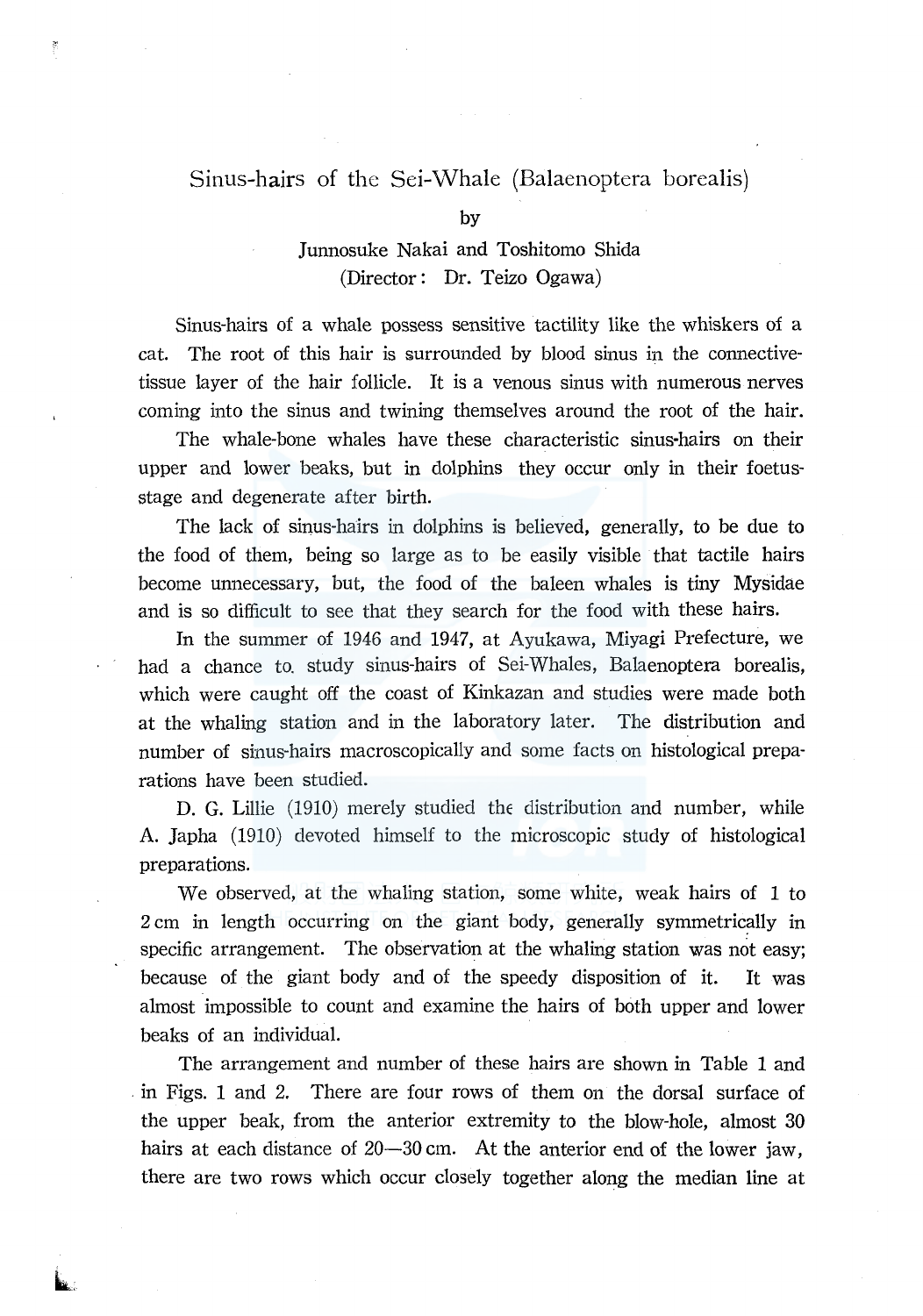|                 | beak<br>upper |  |                                          |  | beak<br>lower |    |      |                                                                                            |
|-----------------|---------------|--|------------------------------------------|--|---------------|----|------|--------------------------------------------------------------------------------------------|
|                 | right         |  | left                                     |  | right         |    | left |                                                                                            |
| Indivi-<br>dual |               |  | outer row inner row outer row inner row. |  |               |    |      | on the la- at the an- on the la- at the an-<br>teral side terior end teral side terior end |
| No. 1           | 10            |  |                                          |  |               |    |      |                                                                                            |
| No. 2           |               |  |                                          |  |               | 14 |      | 16                                                                                         |
| No. 3           |               |  |                                          |  |               | 14 |      | 14                                                                                         |

Table 1. Number of sinus-hairs of Sei-Whale\_



Fig. 1. Arrangement of sinus-hairs on the head of Sei-Whale.

a distance 1 to 2 cm and contain almost 30 hairs. On each lateral side of lower jaw, there is a row of from 5 to 10 hairs. There are a total of nearly 80 hairs in all which does not greatly differ from reports of the former investigators.

We especially made a study of the hairs at the anterior end of lower beak. We made observations at first by naked eye or with a magnifyingglass inflicting small cuts in the sinus and its neighbouring parts. By this means, we were able to unearth some new facts which seemed to have escaped notice of earlier workers.

When a large blood sinus, surrounding the hair root, was carefully

 $42$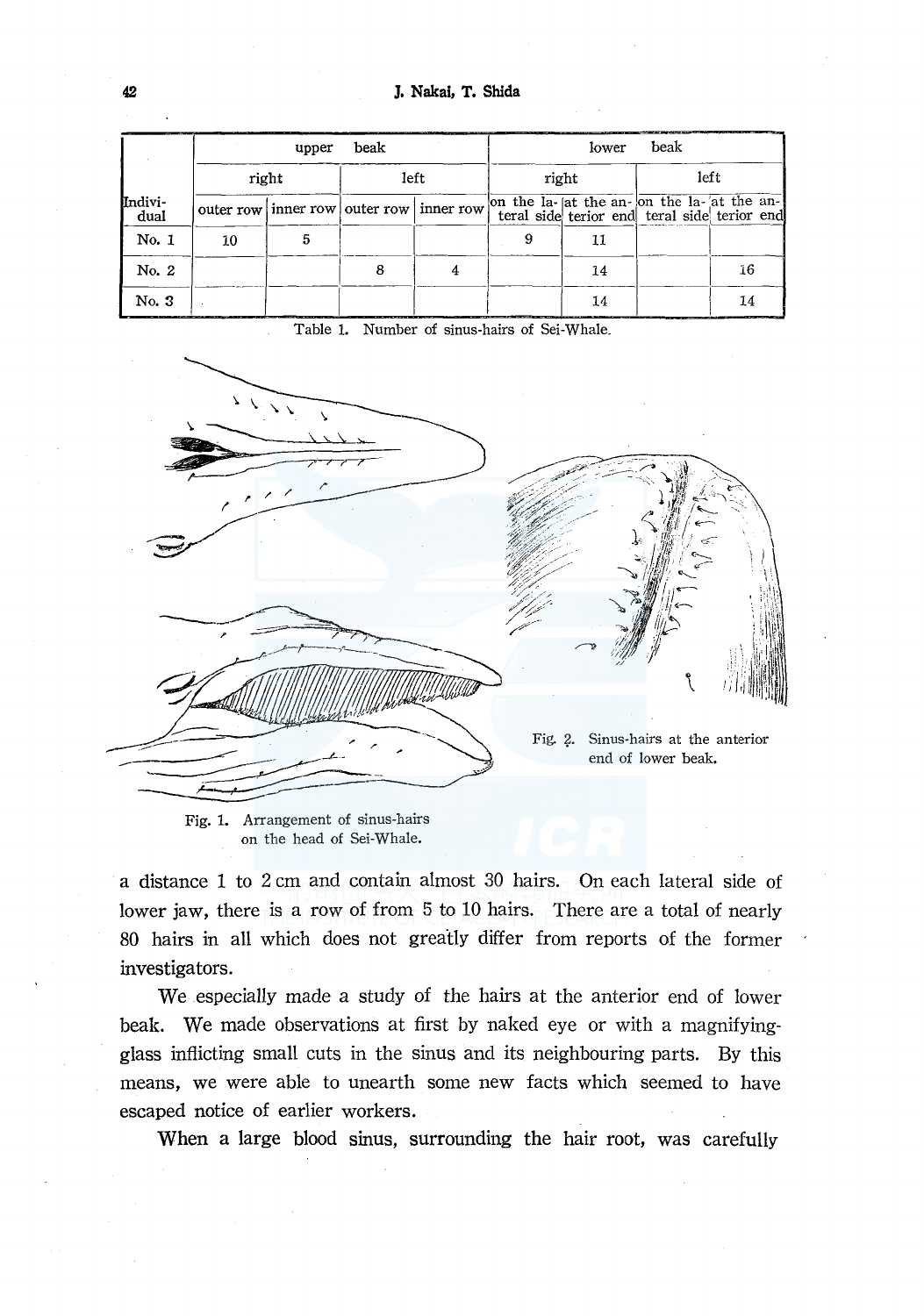observed, the skin above it was indented in a funnel shape and became very thin at the point where the hair came out of the sinus, and the sinus extended itself to just beneath the epidermis.

At the bottom of the funnef shaped dent, the thickness of epidermis is only 0.3 mm, but it becomes thicker outward, being 1.3 mm thick at the periphery of the funnel. The corium layer between the epidermis and the blood sinus is only 0.1 mm in thickness.

The sinus-hair is supported in the sinus by many threads from surrounding walls so that the hairwill move freely in all directions when pressure is applied from outside. It is significant that this part of the epidermis where the hair comes out is very thin in order to make this motion easily.

Observations of the cross section of the hair follicle show that this hair is situated not equally distant from inner walls of the sinus, but is eccentric. Furthermore, the inner walls of the sinus are different in shape, such that the side to which the hair shaft is inclined is almost vertical, but the wall on the opposite side forms a curve, of which the central part swells out remarkably (Fig. 3).

The longitudinal diameter of the sinus is almost 12 mm, maximum transverse diameter almost 2 mm. The wall of the sinus is made of dense connective tissue fibers, looking somewhat like the tendon, and is about 1 mm in thickness at the central swollen part. These fibers give off branches radially into surrounding parts of the corium so that the swollen part seems to be strongly pulled outwards.

In the skin of the whale, there is only a thin compact layer of connective tissue between the epidermis and the adipose tissue of the subcutaneous layer. Coarse fiber bundles run in complicated directions through the adipose tissues, but, as no remarkable connective tissue fibers are seen in the neighbourhood of the hair follicle except the above-mentioned radial fihers, the hair follicle lies nearly surrounded by soft adipose tissues.

We thought that there might be a rule between the eccentric location of the hair root in the sinus, shape of the sinus walls, and the inclination of the hair shaft. By a closer observation, it was found that the hair shaft was always inclined towards the side to which the hair root was located nearer. Further observations revealed that the epidermis forming the funnel at the exit of the hair has a gentler slope on the side the hair shaft is inclined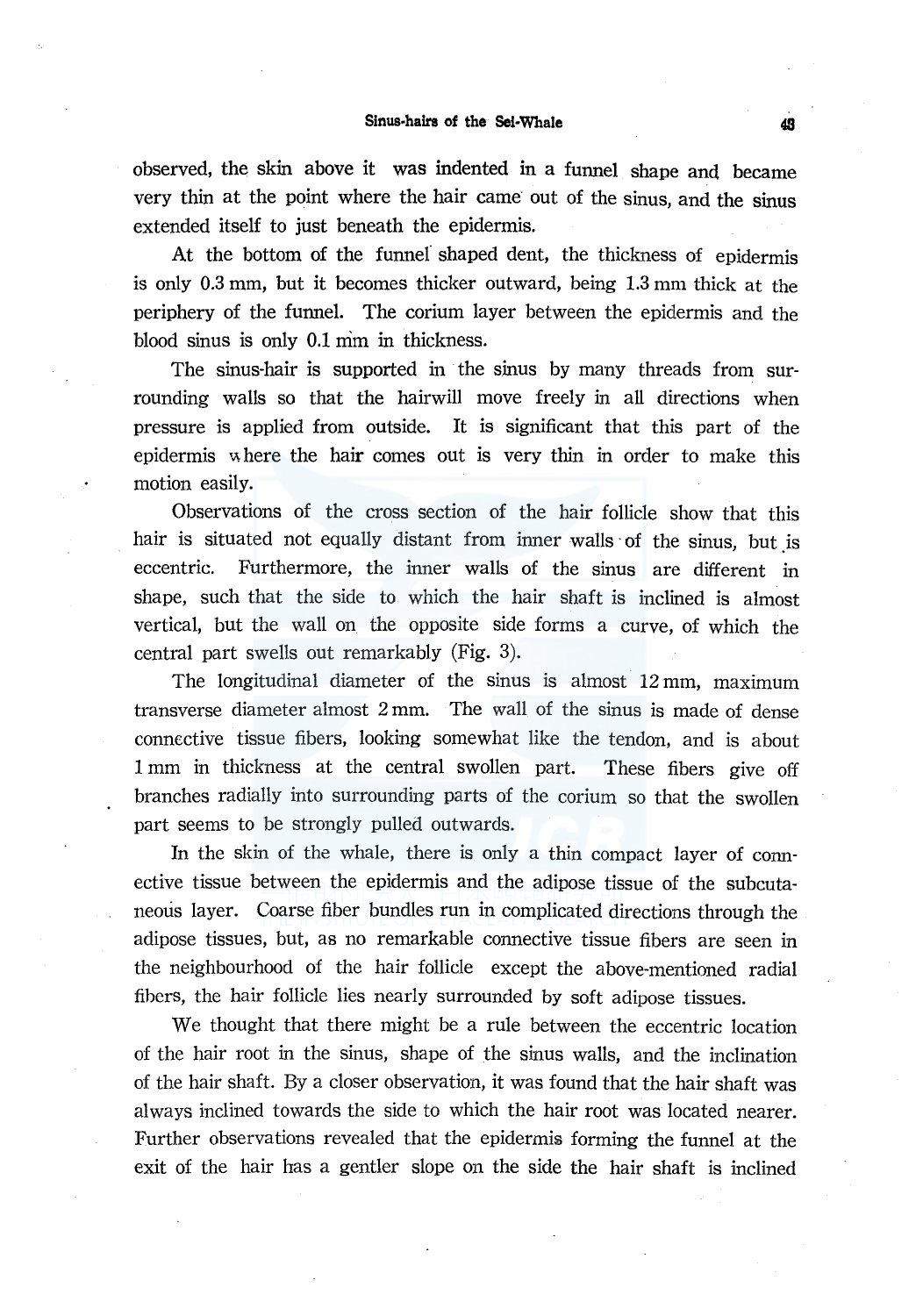

**and the other side constitutes an almost perpendicular wall (Fig.** 3).

Fig, 3 Root of a sinus-hair and its surroundings



Fig. 4, To show the inclination of sinus-hairs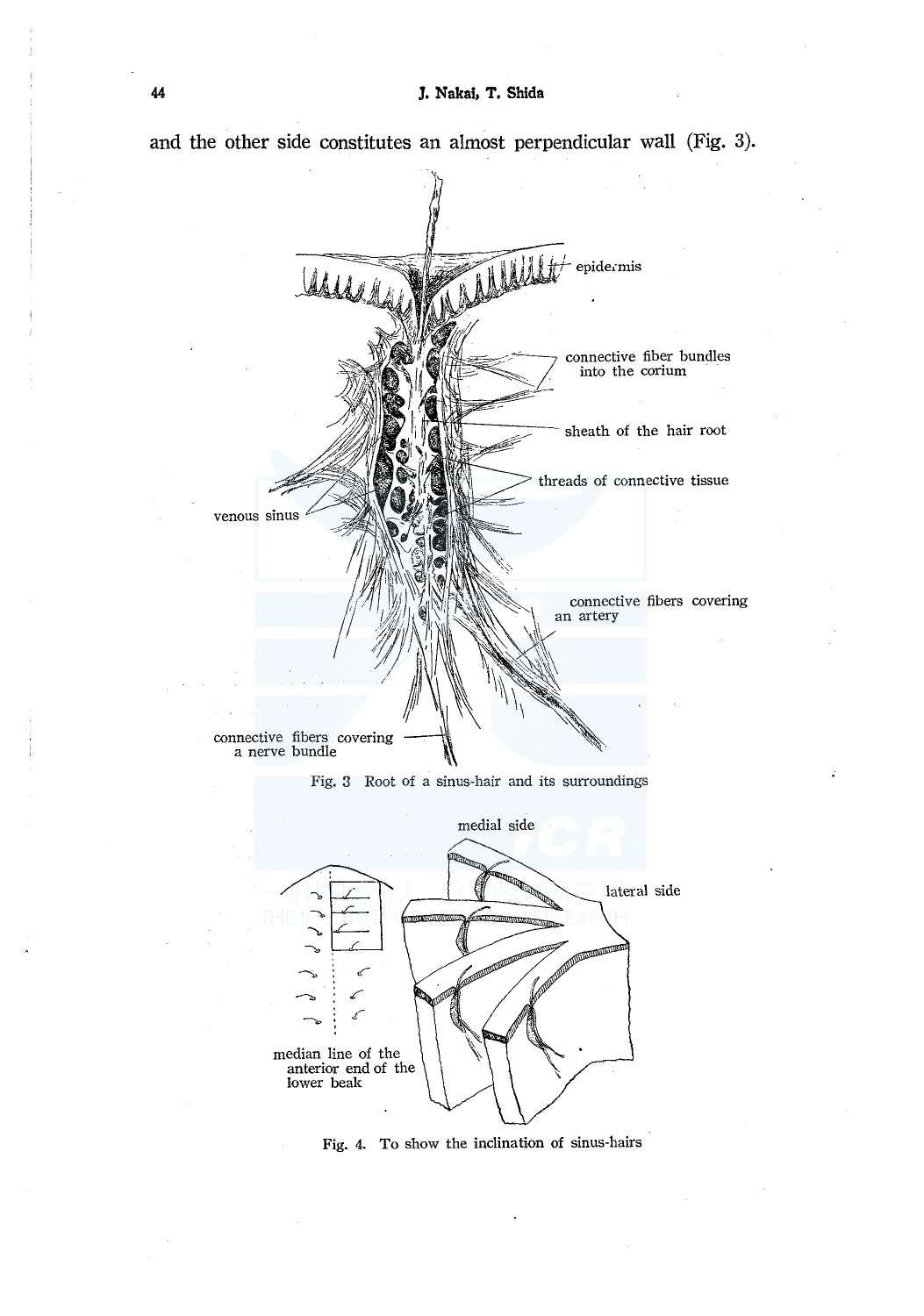Therefore, the direction of inclination of the hair shaft seemed to have some intimate correlation to the structure of the sinus. Bwt since we could not make any further generalization on a small piece cut out from the lower jaw, we proceeded then to the examination of the entire tipe of the lower jaw, where each direction in relation to the whole body is easily determinable. It was made clear that the hair was always inclined to the lateral direction (Fig. 4). Therefore, the swollen part of the sinus wall is on the medial side, namely, on the side directed to the median line.

The shaft of the sinus-hair shows no pigmentation and is  $0.1-0.15$  mm in diameter, being the thinnest at the exit. Its surface is relatively smooth only at the part, where it just comes out of epidermis and its tip has many protrudings and looks like a slender tree trunk with many knots (Fig. 5). While treating the hair under a microscope, it was found that dust adheres easily to the hair shaft. The hair has no marrow; bulbus and papilla of the hair are divided in complex form.

Next, the nerves come into consideration. We observed both in macro



Fig. 5. shaft of a sinus-hair

superficial part of a hair-follicle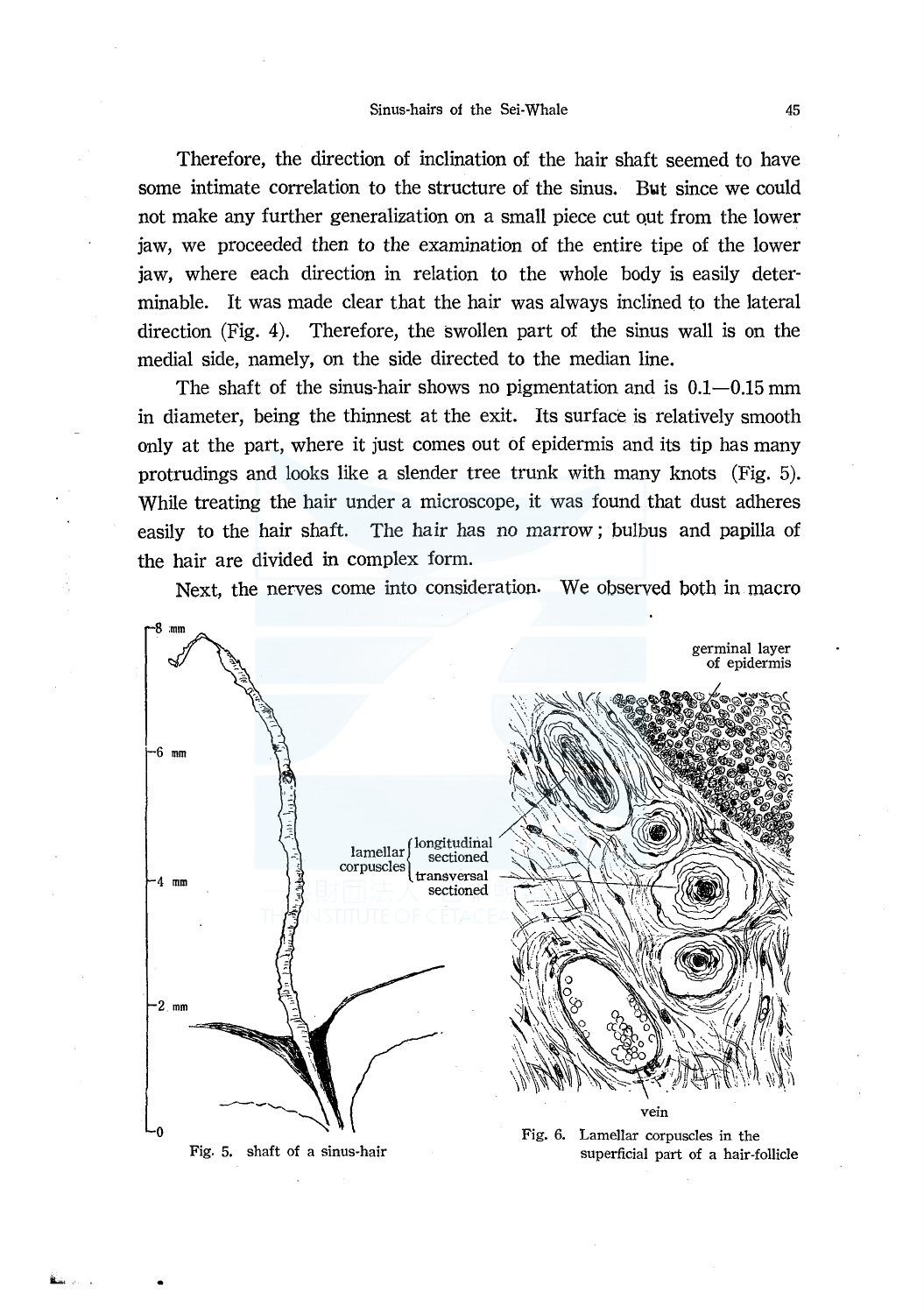and microscopical sections, a relatively thick bundle of nerve fibers ascending almost vertically and it gave off one branch entering the hair follicle from just beneath it and the other branch ascending outside of the follicle.

According to Japha, as several hundreds of myelinated nerve fibers are counted in one sinus-hair, there must be almost 10.000 fibers at the anterior end of the lower jaw, and he quoted in relation to this an interesting story, told by Malm (1866) that when one touched the lips of a Blue whale washed ashore alive near Göteborg in Sweden this giant whale started violently.

We ascertained by microscopic observations that the ascending nerve bundles end in special terminal apparatus, in the outside of the sinus. This apparatus resembles the Pacinian corpuscle, but since the number of lamellae is so few that, it comes nearest to the Herbsti's corpuscle.

They are nearly oval,  $60-300 \mu$  in length,  $20-150 \mu$  in transverse diameter, and are made of concentric lamellae of connective tissues. The axis of the corpuscle is occupied by a well developed eosinophile core, containing the termination of a nerve fiber (Fig. 6).

The corpuscles are grouped in the following wise: one group about 1 mm immediately beneath the epidermis, on the lateral side of the hair; another group about 1.5 mm in length on the opposite side (median); the third group on the lateral side (same side with the first group) somewhat beneath the second, and also at the height of the hair papilla, where more corpuscles are obviously seen on the median side than on the lateral side.

Further researches are needed as to the distribution of the terminal apparatus and differences in its size according to location. We can, however, assume that this distribution of the corpuscles has a close connection with the functional direction of the hair, when the hair encounters pressure and resistance. Japha also observed that there were especially numerous small terminal corpuscles (about  $20 \times 60 \mu$ ) in the papillae of corium immediately beneath the epidermis around the hair.

We are endeavouring to throw more light by the method of axis cylinder staining on the distribution of nerve fibers to the corpuscles and to study the characteristic feature of nerve fibers at the point, where the sinus continues into a vein.

The inner surface of the venous sinus, as well as nerves, blood vessels and threads of connective tissues which are all present inside the sinus are

•